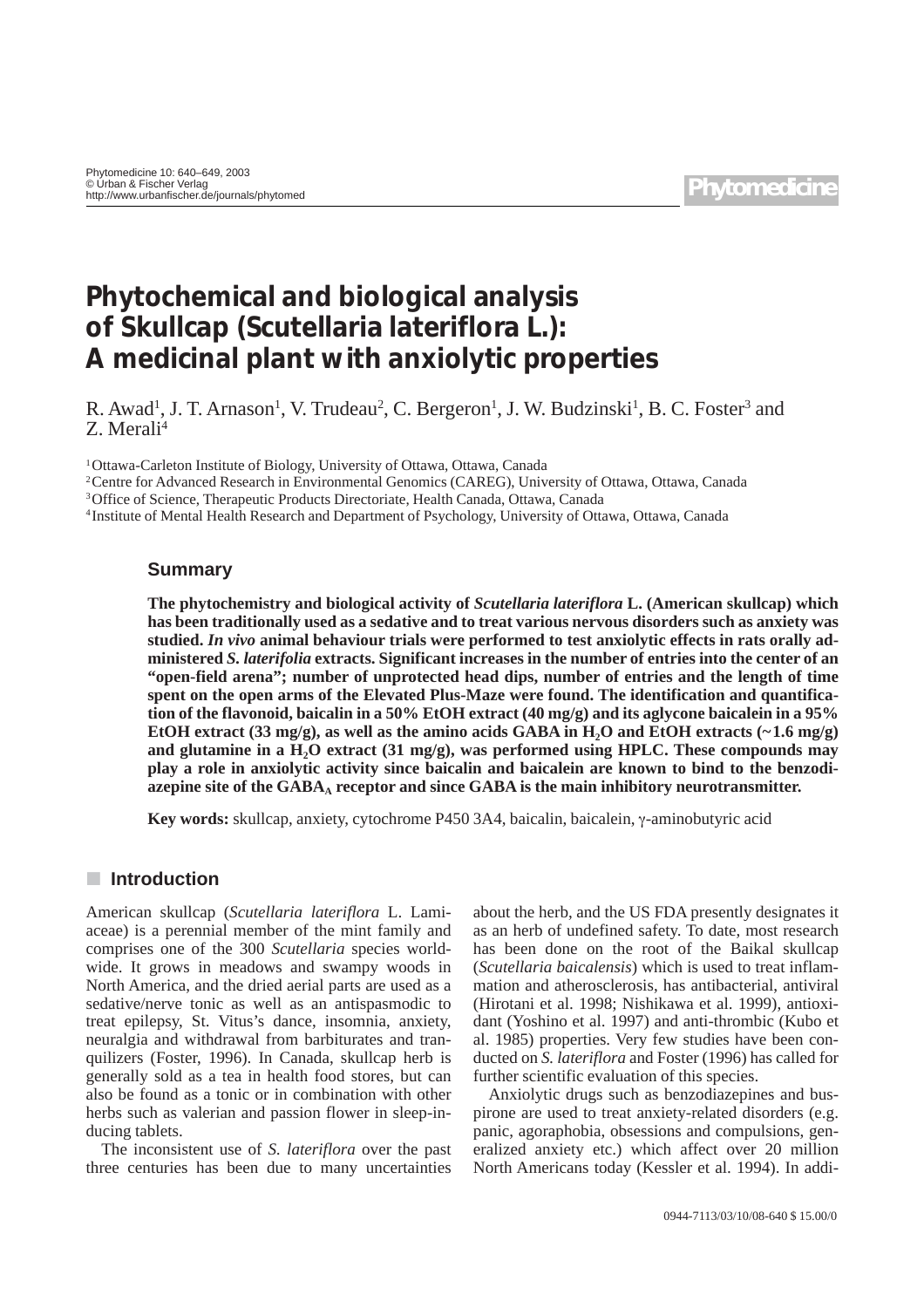tion to these conventional drugs, botanicals such as Kava, St. John's Wort and Valerian have been used to treat anxiety. Demand for botanicals with anxiolytic properties has increased more than any other category of medicinal plants in recent years (Brevoort, 1998). Since *S. lateriflora* has been traditionally used to treat nervous conditions, it was of interest to further investigate the phytochemistry and biological activity of this herb and its potential as a medicinal plant with anxiolytic properties in standardized animal models.

Recent research with the anxiolytic herb *Valeriana officinalis* has shown that GABA present in the aqueous extract was responsible for inducing the *in vitro* release of [3 H] GABA in rat brain synaptosomes (Santos et al. 1994b). The extract was also found to inhibit GABA reuptake in these cells (Santos et al. 1994a). This may explain the *in vivo* mechanism of inhibitory neurotransmission in valerian root and similar "anxiolytic" plants such as *S. lateriflora*. In addition, studies with *S. baicalensis* have revealed several putative active flavonoids, including baicalin and its aglycone baicalein, that bind to the benzodiazepine site of the  $GABA<sub>A</sub>$  receptor (Liao et al. 1998; Hui et al. 2000). Baicalein in particular has been reported to bind with very high affinity ( $Ki = 4 \mu M$ ) (Paladini et al. 1999). If these compounds are constitutively expressed in *S. lateriflora*, their presence could potentially contribute to the anxiolytic properties of the plant. The efficacy and safety of *S. lateriflora* can be assessed by using some of the validated animal models or paradigms. A positive outcome in such models could then warrant additional tests culminating in clinical trials.

The main objectives of the present study were to *I*) assess the anxiolytic efficacy of *S. lateriflora* in two validated animal test models, in order to test the traditional claims of anxiolytic activity, *II*) determine whether commercially prepared tinctures or crude extracts of *S. lateriflora* inhibit the human cytochrome P450 3A4 enzyme, which has relevance in potential drug-herbal interactions and *III*) identify and quantify the major skullcap flavonoid, baicalin and its aglycone baicalein as well as the amino acids present in various *S. lateriflora* extracts and to compare these levels to known "anxiolytic" plants.

## **Materials and Methods**

#### **Plant material and extractions**

Dried *Scutellaria lateriflora* herb (Lot # SKU-S2082- 93C) was obtained from Trout Lake Farm Co., Trout Lake, WA., USA. Powdered herb was extracted with distilled water (dH<sub>2</sub>O), 50% ethanol and 95% ethanol: ratio of dry plant material-solvent (mg/ml) 1:20, 1:50 and 1:10 respectively. The extracts first shook for 24–48 hours and were filtered in vacuo with Whatman no. 1 filter paper. Ethanolic extracts were evaporated and all samples were freeze dried to a powder. Valerian root (1:4) and passion flower (1:5) alcohol extracts as well as the three commercially prepared alcohol extracts of *S. lateriflora* (1:2): 50% ethanol, 65% glycerin and 25% ethanol-40% glycerin were used to test cytochrome P450 3A4 inhibition. Dried *Oxytenanthera abyssinica* herb from Togo, West Africa was obtained from Dr. F. Gleassor (Université du Benin) and extracted by the same method as *S. lateriflora* with 95% ethanol (1:11). Both *Echinacea pallida* and *Echinacea purpurea* 95% ethanolic extracts were prepared from fresh herb (5 g/ml).

#### **Behavioral tests**

Behavioral tests were conducted to determine if *S. lateriflora* imparted anxiolytic responses in rats. The plant extract was dissolved in a vehicle containing sweetened condensed milk (President's Choice Brand) diluted 1:1 milk: $dH_2O$ . Treated rats were orally administered 1 ml of aqueous *S. lateriflora* extract (100 mg extract/ml milk solution). Control rats received 1 ml of the milk solution without herbal extract.

**Subjects:** Groups of adult male Sprague-Dawley rats (n = 21) (Charles River Canada, St. Constant, Quebec) weighing  $\sim$  300–400 g (for the Elevated Plus Maze – EPM test) and  $\sim$  400–500 g (for the Social Interaction – SI test), were individually housed in standard clear Plexiglas cages  $(24 \times 30 \times 18$  cm) and maintained on 12L :12D cycle in a temperature and humidity controlled room (Animal Care Facility, University of Ottawa). Animals had free access to water and an unlimited supply of food (Purina Lab Chow). All experimental procedures complied with the guidelines of the Canadian Council on Animal Care and were approved by the Research Ethics Committee at the University of Ottawa.

• *Elevated Plus-Maze and Open Field Paradigms:* The Elevated Plus-Maze paradigm (Pellow et al. 1985) was used to determine the relative anxiety level in rats exposed to an aqueous extract of *S. lateriflora*, compared to vehicle treated control animals. The EPM is raised at a height of 50 cm and is composed of two open arms  $(50 \times 10 \text{ cm})$  and two walled (or closed) arms  $(50 \times 10 \times 40 \text{ cm})$  arranged so that the arms of the same type were opposite to each other, connected by an open central area ( $10 \times 10$  cm). All parts of the apparatus were made from wood, with closed arms lined with clear Plexiglas and the floor covered with black rubber. To prevent distractions to the animal, the EPM was surrounded by a black curtain and a closed circuit camera is mounted above the setup to observe the rat's behaviour and record the trials for later scoring.

Rats were randomly assigned to either control or treatment groups. Extract was administered orally 60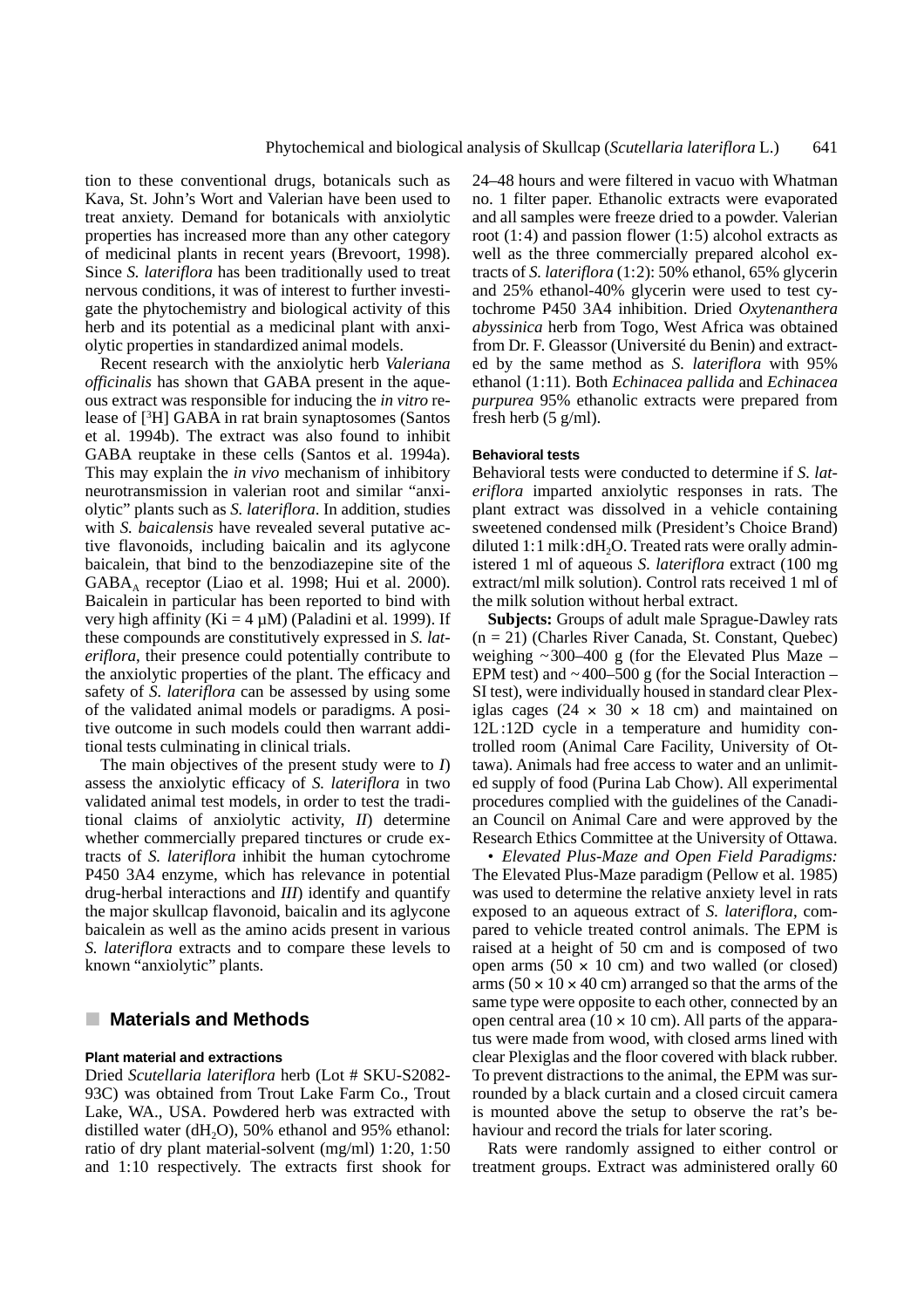### 642 R. Awad et al.

minutes prior to testing. Prior to EPM testing the rats were placed in an open-field box  $(6 \times 6 \text{ cm grid})$  for a five minute habituation. Behaviour in the open-field box was observed and the following parameters were measured: (a) the total number of squares traversed, (b) amount of time in the perimeter (32 outer squares closest to the outer walls), (c) amount of time in the center (4 innermost squares), (d) the number entries into the center of the arena, over the five minute period (Fig. 1).

After habituation, the rats were placed in the center of the EPM, facing towards one of the enclosed arms and were observed again for five minutes from the video-link relay. Behaviours scored included: (a) number of entries into the open arms, (b) time spent in the open arms of the maze, (c) number of entries in the closed arms and (d) time spent in the closed arms. In addition, "risk assessment" behaviours were also scored: (e) number of protected head dips (protruding the head over the edge of the maze with the hind legs still in the closed arms) and (f) number of unprotected head dips (protruding the head over the edge of an open arm) (Fig. 2). The data were statistically analyzed by one-way analysis of variance (ANOVA).

• *Social Interaction Paradigm:* The social interaction paradigm (File, 1980) was used to test the relative anxiety level of rats in a social setting, comparing animals treated with *S. lateriflora* extract and those of the control group. The SI test arena is a  $60 \times 60$  cm white Plexiglas box with 35 cm high walls. The arena is sur-

rounded by a black curtain to prevent distraction and a closed circuit camera is mounted above the set up.

Extract was administered orally 60 minutes prior to testing. Animals were paried randomly, but based on weight (10–15 g apart). Each pair was placed in the SI arena for 7 minutes and their behaviour was monitored. The parameters scored were: amount of time spent interacting with each other (sniffing, grooming, chasing or playing), the amount of time not spent interacting, the number of times the animals initiated contact and the latency to initiate contact (time elapsed prior to the initial contact following their introduction into the test arena). The data were analyzed by one-way analysis of variance (ANOVA).

### **Cytochrome P450 3A4 enzyme inhibition**

Three commercially prepared tinctures of *S. lateriflora* (50% ethanol, 65% glycerin and 25% ethanol–40% glycerin) and two crude extracts (95% ethanol and  $dH_2O$ ) were tested for their ability to inhibit the CYP 3A4 enzyme *in vitro* using the fluorometric microtitre plate assay according to the method in Budzinski et al. (2000). Results are expressed as the percent of enzyme inhibition caused by the test samples.

#### **HPLC method for quantification of flavonoids**

Compounds which were previously isolated from *S. lateriflora were*: *p*-coumaric acid, ikonnoside (5,6,7,2′ tetrahydroxyflavone-7-*O*-glucuronide) and 5,6,7-trihy-



**Fig. 1.** Rat behaviour observed in open-field trials (5 min). Treated rats ( $n = 11$ ) were orally administered 1 ml of aqueous *S. lateriflora* extract (100 mg extract/ml of 1:1 milk:dH<sub>2</sub>O solution). Control rats ( $n = 10$ ) received 1 ml of milk solution without herbal extract, 60 minutes prior to testing. **A**) Total number of squares covered. **B**) Time spent in the perimeter. **C**) Time spent in the center. **D**) number of center entries. As shown by the double asterisk, there are significant differences between control and treated rats determined by the ANOVA, on time spent in the center (F = 0.125; p = 0.007). \*\*p  $< 0.01$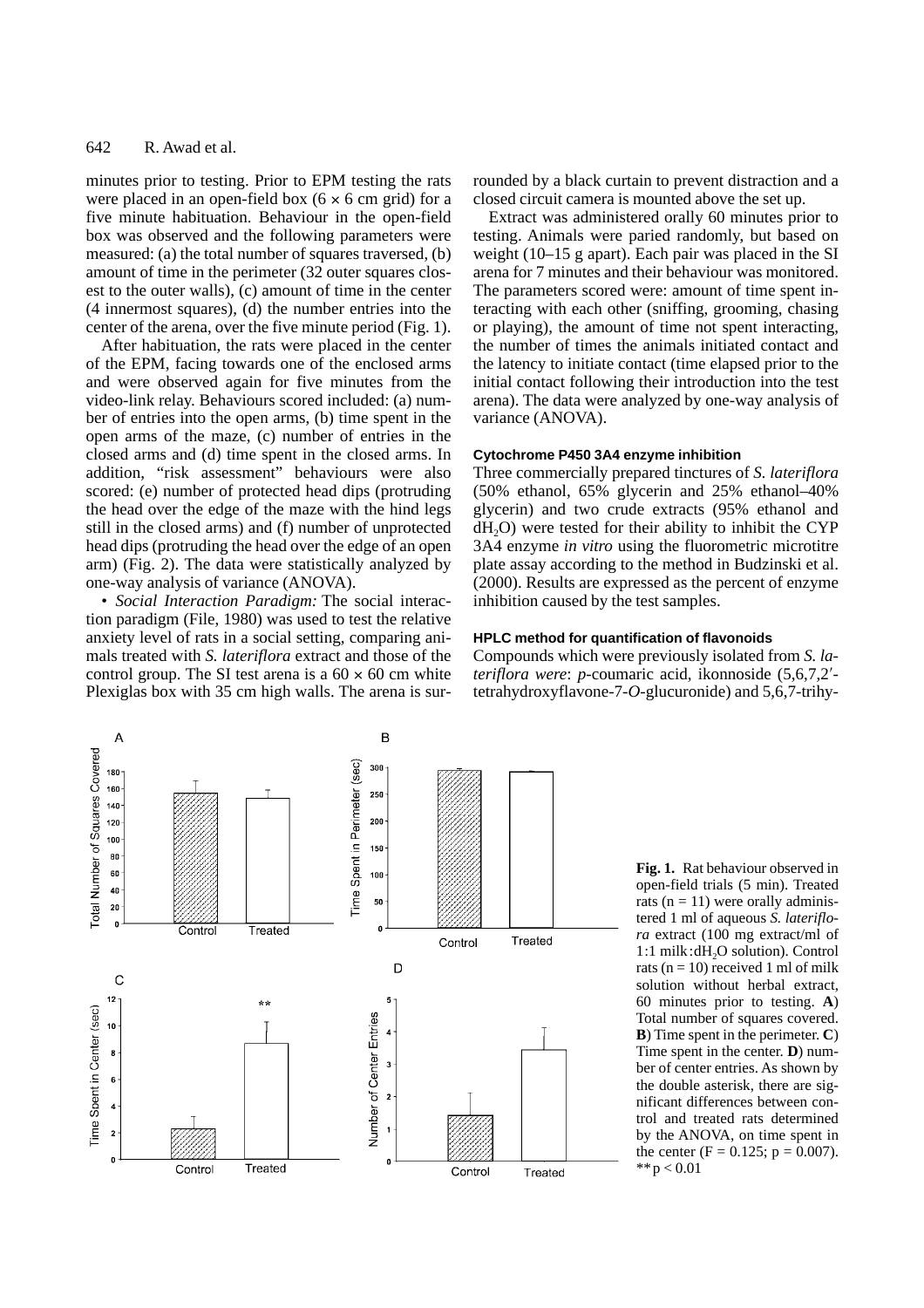droxy-2′-methyflavone-7-*O*-glucuronide, as well as the standard flavonoids baicalin and baicalein. The three *S. lateriflora* samples analyzed were the aqueous, the 50% ethanol and the 95% ethanol extracts.

**HPLC analysis and conditions:** A Varian ProStar Model 330 HPLC was used for the flavonoid analysis with the following accessories: an autosampler module 410 with 250 µl loop, a solvent delivery model 230, an absorbance detector module 330 and the Star Chromatographic workstation software (version 5.3). A YMC ODS-AM S 3 µm 120A column with a 2 mm  $\times$ 50 mm cartridge (Waters, cat# AM12S030502WTA) was used. Solvent A was acetonitrile and solvent B was the buffer (3.45 g/l NaH<sub>2</sub>PO<sub>4</sub> and 250 µl/l H<sub>3</sub>PO<sub>4</sub>, pH 3.0). The column temperature was 55  $\degree$ C, the flow rate was 0.5 ml/min and the absorbance wavelength was 248 nm for all extracts except aqueous *S. lateriflora*

which was at 280 nm. The following table describes the run times and solvent conditions:

| Time (min) | Solvent A $(\% )$ | Solvent B $(\%)$ |
|------------|-------------------|------------------|
|            | 10                | 90               |
|            | 50                | 50               |
| 10         | 10                | 90               |

#### **HPLC method for quantification of amino acids**

Aqueous and 95% ethanolic *S. lateriflora* extracts, valerian root and passion flower tinctures, as well as 95% ethanolic extracts of *E. pallida*, *E. purpurea* and *O. abyssinica* were tested for the following amino acids: gamma-aminobutyric acid (GABA), homoserine, hypotaurine, taurine, β-alanine, glutamine and glutamate (Sigma Chemical Co., St. Louis, MO).



**Fig. 2.** Rat behaviour observed in Elevated Plus Maze (5 min). Treated rats  $(n = 11)$  were orally administered 1 ml of aqueous *S. lateriflora* extract (100 mg extract/ml of 1:1 milk: $dH<sub>2</sub>O$  solution). Control rats  $(n = 10)$  received 1 ml of milk solution without herbal extract, 60 minutes prior to testing. As shown by the asterisks, treated rats had significant increases in the number of open entries  $(F = 6.843; p =$ 0.017); time spent in the open arm  $(F = 5.624; p = 0.028)$ ; and the number of unprotected head dips  $(F = 5.689; p = 0.027)$  as well as a significant decrease in the number of protected head dips  $(F =$ 6.293;  $p = 0.021$ ) as determined by the ANOVA.  $*p < 0.05$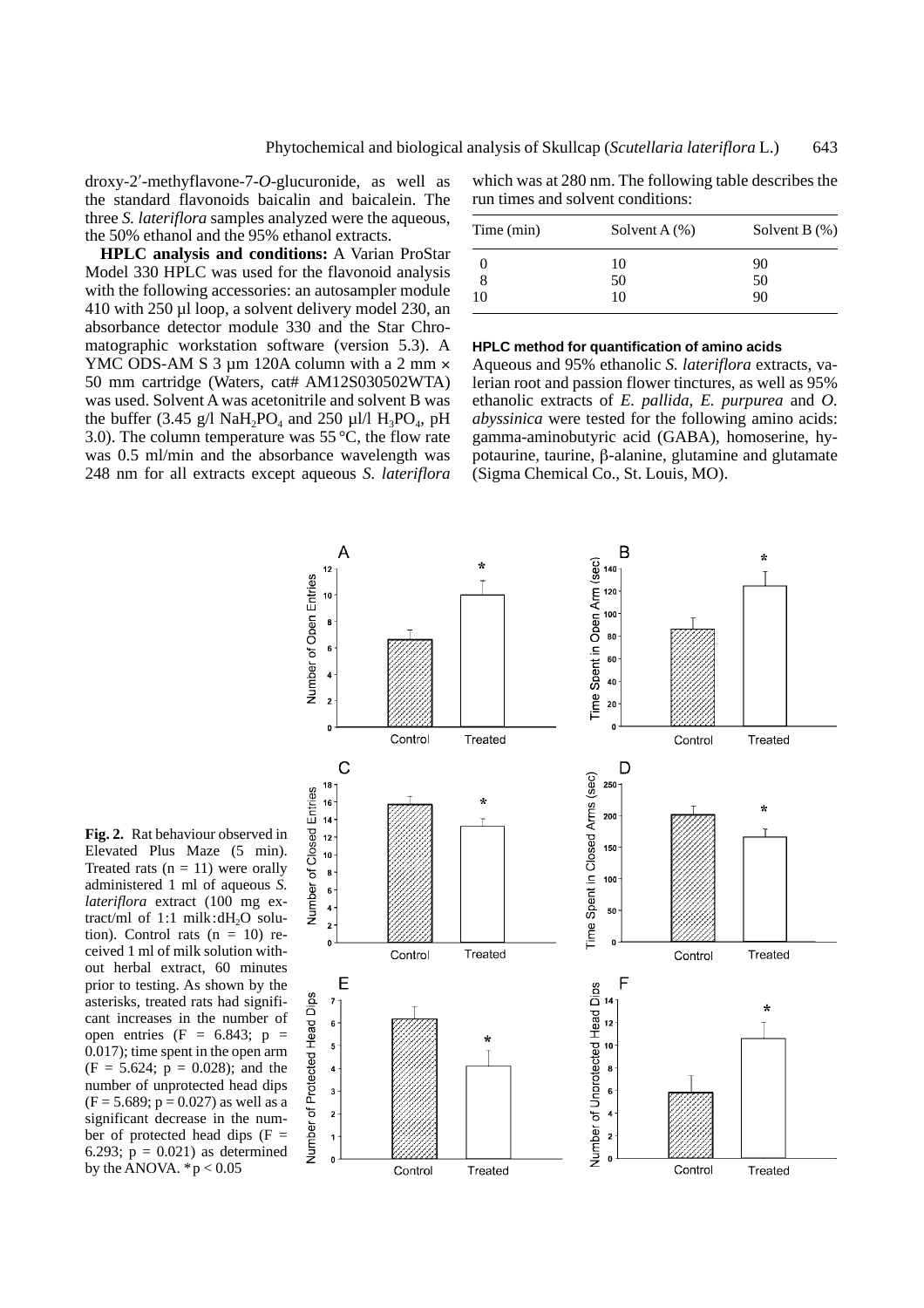#### 644 R. Awad et al.

**OPA reaction:** 100 µl of filtered sample was added to 100 µl of *o*-phthalaldehyde (OPA) reagent (Lot # 98070669, Pierce, Rockford, IL), vortexed (10 sec) and allowed to react for 2.5 minutes. 20 µl of the reacted mixture were added to 980 µl 0.1 M sodium acetate buffer, and vortexed. 5 µl of the mixture were injected for HPLC analysis.

**HPLC analysis and conditions:** The method for amino acid analysis was the same as the flavonoids, with the following modifications: an autosampler module 410 with 100 µm loop and a fluorescence detector module 360. A 4 µm Supersher 100RP-118 column was used with a  $4 \times 7$  mm analytical cartridge and a 5  $\mu$ m Lichropher 100 C18 column with a 4  $\times$  4 mm guard cartridge. Solvent A was methanol and solvent B was a buffer solution (25 mM NaH<sub>2</sub>PO<sub>4</sub> pH 6.0 with 11% MeCN). The flow rate was 1 ml/min and excitation and emittance wavelengths were 360 nm and 460 nm respectively. The following table describes the run time and solvent conditions:

| Solvent B $(\%)$<br>Solvent A $(\% )$ |
|---------------------------------------|
| 90<br>10                              |
| 20<br>80                              |
| 90<br>10                              |
|                                       |

## **Results**

#### **Animal behavioral tests**

Initial behavioral trials with rats were performed to assess the potential of *S. lateriflora* as a medicinal plant with anxiolytic properties. In the initial experiment,



anxiety-like behaviors were measured after administration of the aqueous extract using the open field exploration and elevated plus maze tests (statistical analysis by ANOVA with one degree of freedom for all tests).

#### Open field exploration

As seen in Fig. 1, both control and treated rats spent relatively the same amount of time in the perimeter of the open field box. There was no significant difference between control and treated rats for the total number of squares traversed (A) during the five minute period (F  $= 0.125$ ;  $p = 0.728$ ), nor for the amount of time spent in the perimeter (B) (F = 0.465; p = 0.506). There was a significant difference, however, in the amount of time spent in the center (C) (F = 9.957; p = 0.007). The control rats spent on the average only 2.3 seconds, whereas the treated rats spent about 8.7 seconds. There was also a minor difference between the groups on the number of entries into the center squares (D). The control animals entered the center on average 1.4 times, whereas the treated animals entered the center about 3.4 times however, their difference did not reach statistical significance (F = 4.153; p = 0.061).

#### Elevated plus maze

The drug treatment did not significantly alter the number of entries into the closed arms of the maze (Fig. 2C)  $(F = 4.029; p = 0.059)$  or the amount of time spent in the closed arms (D) ( $F = 4.078$ ;  $p = 0.058$ ). In contrast however, rats treated with aqueous *S. lateriflora* extract entered the open arms (A) of the EPM more often than the control rats; 10 times versus 6.6 times ( $F = 6.843$ ; p  $= 0.017$ ) within a five minute period and also spent more time out in the open (B); 124.6 seconds versus

**Fig. 3.** *Scutellaria lateriflora* extract activity against human cytochrome P450 3A4, determined by the fluorometric microtitre plate assay. All commercial tinctures (50% ethanol, 65% glycerin and 25% ethanol–40% glycerin) and crude extracts (95% ethanol and aqueous) are active *in vitro* ( $>84\%$  inhibition; n = 3). For conditions see materials and methods.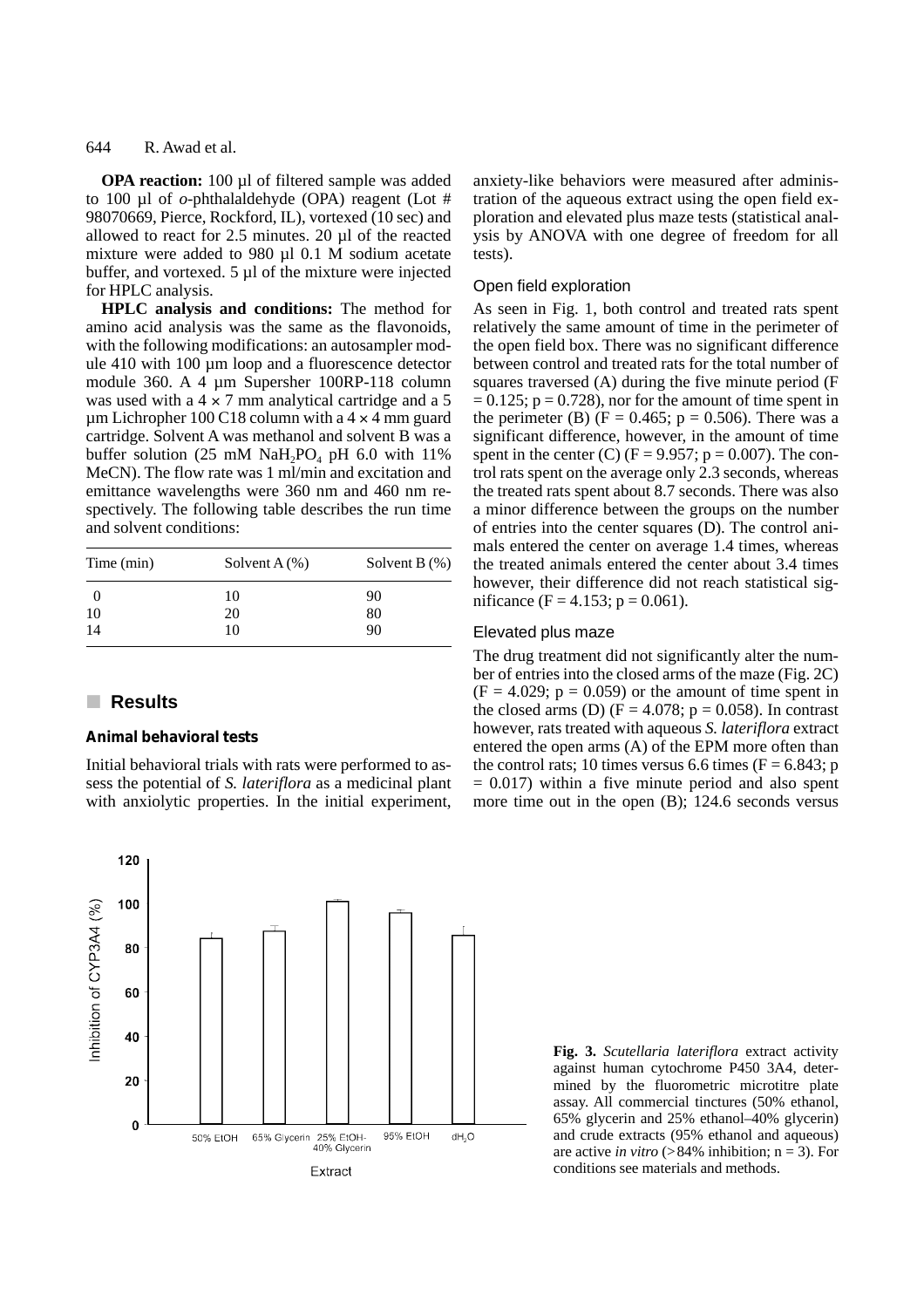86.1 seconds (F = 5.624; p = 0.028). The "risk assessment" behaviour was also significantly different between the two groups. Control rats elicited a greater number of protected head dips (E); 6.1 times compared to 4.1 times in the treated group ( $F = 6.293$ ;  $p = 0.021$ ). They also had a lower number of unprotected head dips (F) in relation to the treated rats; 5.8 times versus 10.6 times (F = 5.689; p = 0.027).

The results from the EPM paradigm indicate that the rats treated with aqueous *S. lateriflora* extract enter the open arm more frequently, spend more time there and have a greater risk assessment behaviour as outlined by a greater number of unprotected head dips, compared to control rats who were only exposed to the milk placebo. The social interaction paradigm did not yield significant results in the parameters tested (data not shown).

#### **Cytochrome P450 3A4 enzyme inhibition**

The fluorometric microtitre plate assay was performed to determine the inhibitory activity of five *S. lateriflora* samples against the human cytochrome P450 3A4 drug metabolizing enzyme. The average percent inhibition of the three commercially prepared tinctures and the two crude extracts are presented in Fig. 3. All *S. lateriflora* samples had extremely high inhibitory activity against the enzyme at their original concentrations. The 25% EtOH/40% glycerin tincture had the highest inhibition at 100%, followed by the 95% EtOH crude ex-



**Fig. 4.** HPLC chromatographs of active compounds identified in *S. lateriflora*. **A**) Flavonoids: *i*) aqueous ( $\lambda = 280$  nm), *ii*) 50% ethanol and *iii*) 95% ethanol ( $\lambda = 248$  nm) extracts compared to the *iv*) baicalin and the *v*) baicalein standards. Also shown are the chemical structures of both putative flavonoids. **B**) Amino acids: *i*) aqueous and *ii*) 95% ethanol extracts compared to *iii*) the standard amino acids tested using a fluorescence detector. For conditions see materials and methods.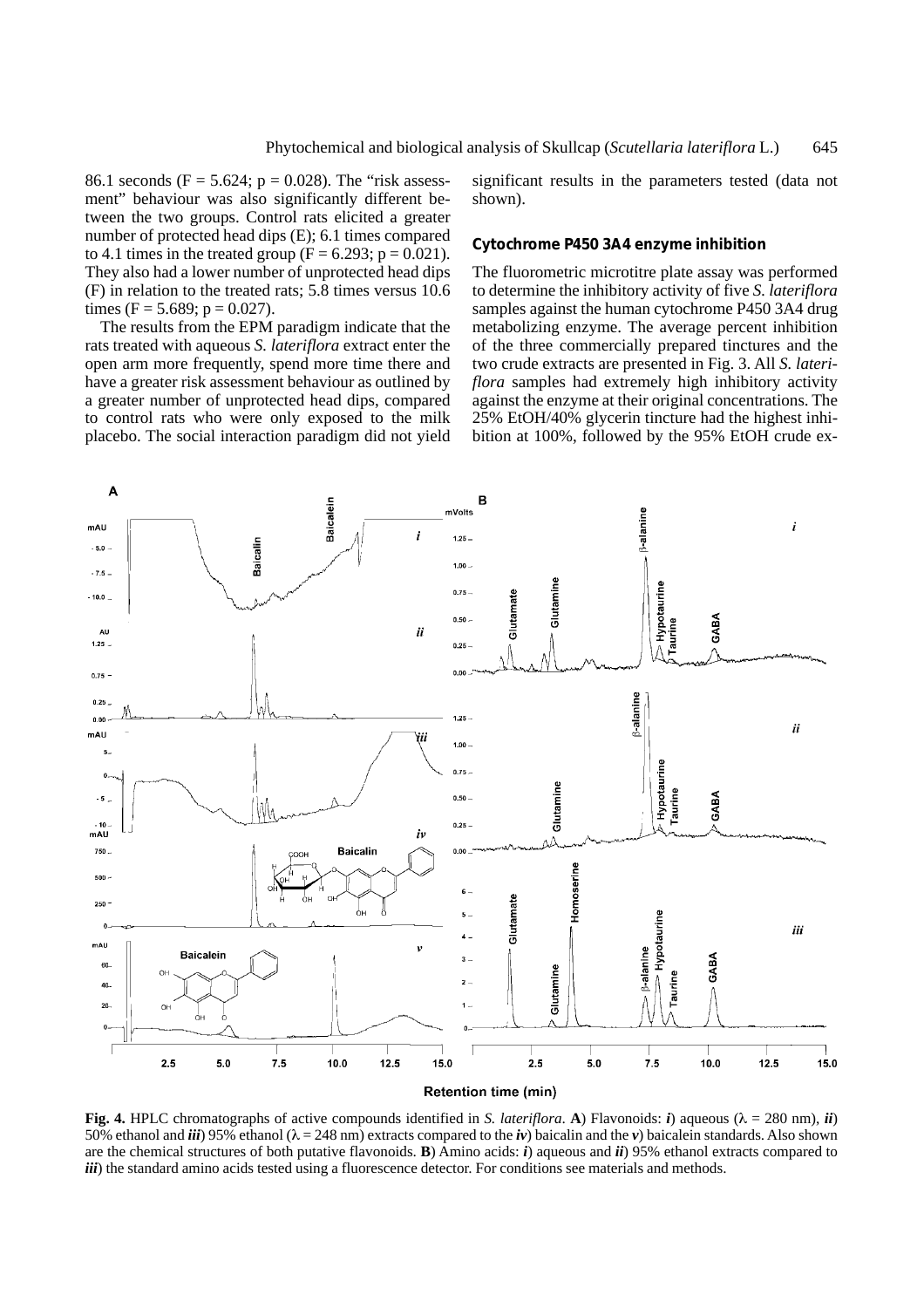646 R. Awad et al.

tract  $(95.6\%)$ , the 65% glycerin tincture  $(87.3\%)$ , the  $dH<sub>2</sub>O$  crude extract (85.5%) and lastly the 50% EtOH tincture (84.1%). These results indicate *S. lateriflora* inhibits cytochrome P450 3A4 at the commercially prepared tincture doses and the crude extract concentrations.

#### **Phytochemical analyses**

Flavonoid quantification

HPLC was performed on three extracts of *S. lateriflora* to quantify the major flavonoid, baicalin and its aglycone baicalein present in the plant. Three compounds,



**Fig. 5. A**) Flavonoid concentrations (mg/g extract) of aqueous and ethanolic extracts as determined by HPLC. Standard compounds were used to calculate baicalin and baicalein concentrations by single point calibration. Both ethanolic extractions yeilded higher flavonoid concentrations than the aqueous extract. **B**) Amino acid concentrations (mg amino acid/g extract) comparing 95% ethanol extracts of *S. lateriflora* with two known "anxiolytic" plants, valerian root and passion flower and three "non-anxiolytic" plant extracts, *O. abyssinica*, *E. pallida* and *E. purpuea* as determined by HPLC. Standard dilutions of amino acids were used to set up a calibration curve for quantification using β-alanine as the internal standard. Asterisks indicate currently used anxiolytic plants.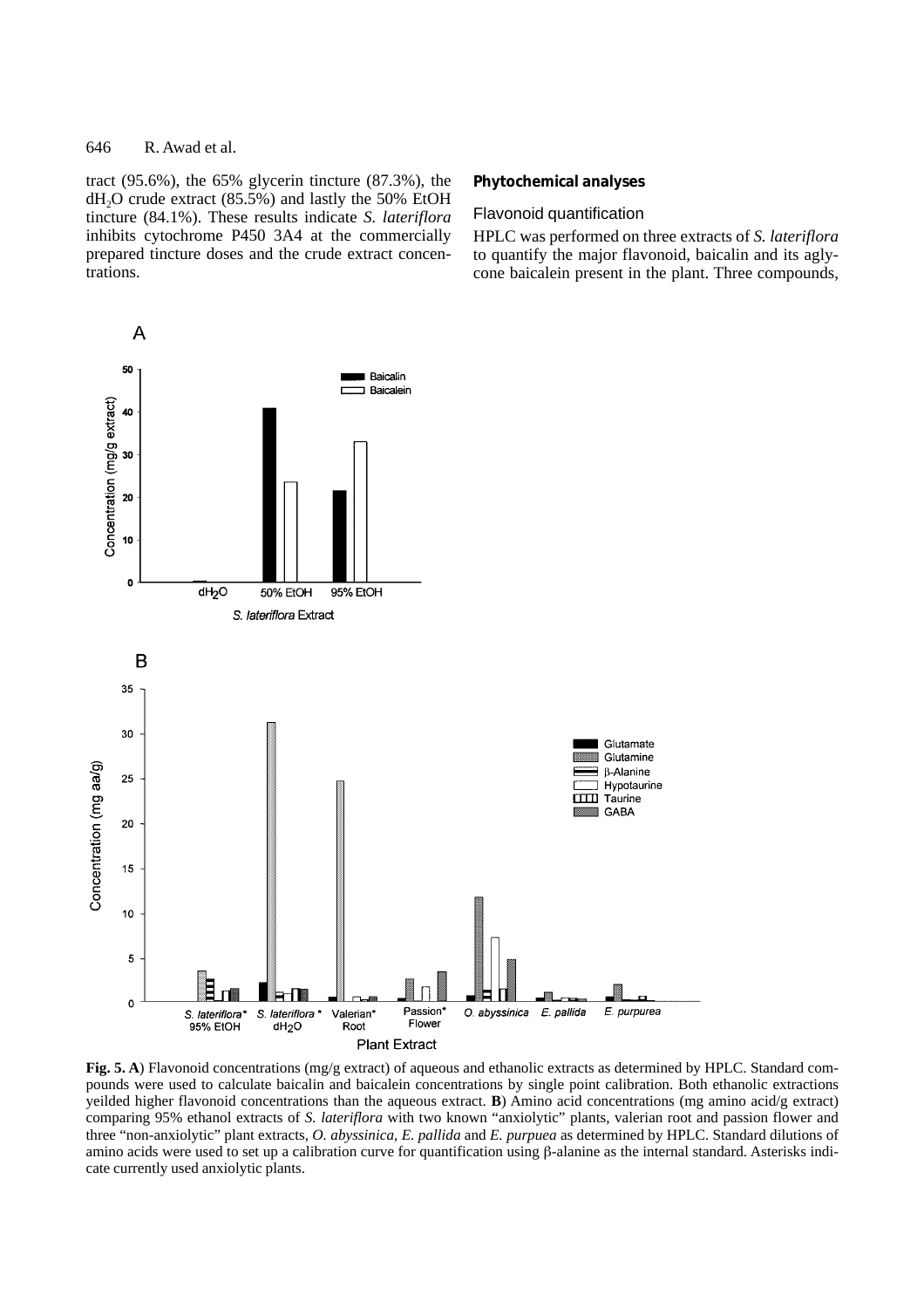*p-*coumaric acid, ikonnoside I and *5*,6,7-trihydroxy-2′ methylflavone-7-*O*-glucuronide, which have been previously reported from this Scutellaria species (Gafner et al. 2000), were not detected in any of the extracts. The chromatographs obtained for the three *S. lateriflo* $ra$  extracts (dH<sub>2</sub>O, 50% ethanol and 95% ethanol) are compared to those of the baicalin and baicalein standards (Fig. 4A). Baicalin is present in all extracts, however baicalein was only detected in the ethanolic extracts. The aqueous extract contained baicalin at 0.1 mg/g extract and no baicalein (Fig. 5A). The 50% ethanol extraction showed a higher level of baicalin than that obtained in the 95% ethanol extraction: 40.7 mg/g versus 21.3 mg/g respectively. On the other hand, baicalein was higher in the 95% ethanol extract (32.7 mg/g) compared to 23.5 mg/g in the 50% ethanol extract. The two major flavonoids baicalin and baicalein present in *S. lateriflora* are isolated best under ethanolic extraction.

#### Amino acid quantification

HPLC was performed on various extracts of *S. lateriflora* to identify and quantify the major amino acids present and to compare them to extracts from "anxiolytic" and "non-anxiolytic" plants. Figure 4B outlines the chromatographs obtained for the aqueous and ethanolic extracts of *S. lateriflora* compared to that of the amino acid standards. Of the seven amino acids tested for: glutamate, glutamine, homoserine, β-alanine, hypotaurine, taurine, and GABA, six were detected in the aqueous extract (all except homoserine). Standard amino acid concentrations were measured and five dilutions were made to prepare calibration curves for their quantification in all plant extracts. In general, all amino acids are present in relatively low amounts (less than 5 mg/g extract), with the exception of glutamine which was 31.2 mg/g of aqueous extract. The other main amino acid of interest is GABA, which has similar amounts in both aqueous  $(1.53 \text{ mg/g})$  and ethanolic (1.65 mg/g) extracts.

In comparison with other plant extracts tested, outlined in Fig. 5B, glutamine was the highest in the aqueous *S. lateriflora* extract. The two "anxiolytic" plants analyzed were commercially prepared tinctures of valerian root, and passion flower. The valerian extract also had high glutamine concentration (24.6 mg/g extract), but had less of the other amino acids compared to both aqueous and ethanolic extracts of *S. lateriflora*. In passion flower, five of the seven amino acids were detected in which GABA was highest at a value of 3.4 mg/g, almost twice as much as both *S. lateriflora* extracts. The next highest concentration was glutamine followed by hypotaurine, 2.6 mg/g and 1.8 mg/g respectively.

Ethanolic extracts of *O. abyssinica*, *E. pallida* and *E. purpurea* were chosen as "non-anxiolytic" test plants for amino acid comparison with *S. lateriflora*. Surprisingly, the *O. abyssinica* extract had high amino acid concentrations overall compared to the other "anxiolytic" and "non-anxiolytic" plant extracts. Again, glutamine was highest (11.7 mg/g) followed by hypotaurine  $(7.2 \text{ mg/g})$  and GABA  $(4.7 \text{ mg/g})$ . Both *Echinacea* species had low amino acid concentrations compared to *S. lateriflora*, with values all less than 0.6 mg/g except for glutamine which was 1.1 mg/g and 1.9 mg/g for *E. pallida* and *E. purpurea* respectively.

## **Discussion**

The biological activity of *S. lateriflora* extracts were assessed *in vivo* using animal behavioral tests to measure the efficacy of an aqueous extract on inducing anxiolytic actions in rats, and *in vitro* using the fluorometric microtitre plate assay to test for human cytochrome P450 3A4 inhibition. In this study, water extracts were tested in the animal trials because tea is the traditional mode of administration. If it is confirmed that baicalin is a major active principle it is clear that alcohol extracts should be more active and therefore, the animal tests should be repeated with this dosage form.

*In vivo*, the aqueous extract proved to be active as indicated by significance in two of the three behaviour trials tested. The "open-field" test showed that treated rats entered the center (or anxiogenic) part of the box more often than control rats and they spent more time in the center where they generally feel more vulnerable or afraid. In the EPM paradigm, rats treated with aqueous *S. lateriflora* extract entered the open arms more frequently and spent more time in the open compared to control rats. Since the rat's natural instinct is to protect itself in stressful environments (i.e. stay in enclosed spaces), we would expect to see less foreys into the open arms from rats in the control group. This in fact was observed, indicating that treated rats were less apprehensive or anxious in the unfamiliar environment, a promising behavioural characteristic seemingly caused by *S. lateriflora*. Risk assessment was also measured and there were significant differences between control and treated rats. Rats treated with *S. lateriflora* extract displayed a greater number of unprotected head dips which indicates the lack of fear in exploring an unfamiliar territory. The lack of demonstrable effect in the social interaction paradigm may be attributable to the fact that the drug in question may only be effective in specific forms of anxiety. However, it also remains possible that the extraction procedure, dose or time used in this test may have been less than ideal. Additional tests using dose- and time-course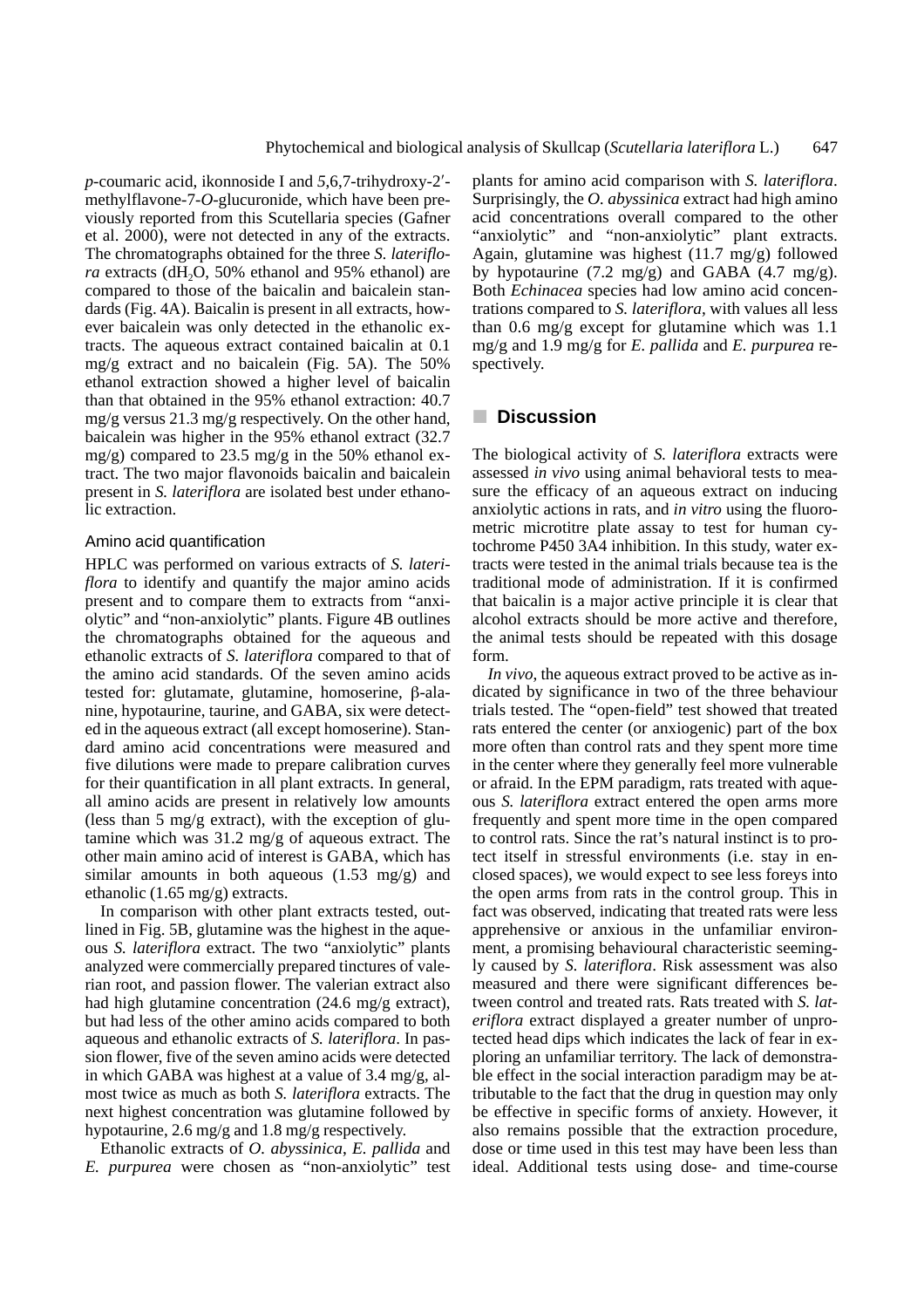analyses would be useful. In addition, it may be useful to test the efficacy of this drug in various other tests of anxiety.

*In vitro* results indicate high biological activity causing inhibition of the CYP 3A4 drug metabolizing enzyme. All *S. lateriflora* commercial tinctures and crude extracts tested had greater than 84% inhibition at their original concentrations. These results suggest that possible drug-herbal interactions may exist between common medications and *S. lateriflora* extracts, but many medicinal plants have similar activity and further studies are warranted *in vivo* to determine whether interactions are a significant issue. Since the use of herbal products is on the rise, it is of great importance to identify potential interactions or side effects of consuming herbal preparations along with traditional medicines regularly prescribed by physicians, so as to avoid any harmful or detrimental effects. HPLC analysis revealed high amounts of flavonoids in both ethanolic extracts of *S. lateriflora*. Initially these compounds were detected in *S. baicalensis*, and have been found to be active ligands of the benzodiazepine (BDZ) site of  $GABA_A$ receptors in neurons (Liao et al. 1998; Hui et al. 2000; Paladini et al. 1999). Since BDZ's are widely prescribed for their anxiolytic, muscle relaxant and sedative actions it is of interest to find compounds with active binding ability. Many neuroactive flavonoids have been discovered in plants over the past few years, providing us with a chemical class of compounds that will be useful when designing new treatements for anxiety and related disorders (Medina et al. 1998).

Baicalin concentration  $(40 \text{ mg/g})$  was approximately twice that of baicalein (21 mg/g) in the 50% ethanol extract. This is consistent with a recent study that obtained approximately two and a half times the amount of baicalin (1418  $\mu$ g/ml) as baicalein (514  $\mu$ g/ml) (Gafner et al. 2000). Baicalein however was higher in the 95% ethanol extract, indicating differences in extraction methods will yield varying concentrations of active compounds. The aqueous extracts detected only a minute amount of baicalin and absolutely no baicalein.

In comparison to *S. baicalensis* studies, most of which have been done on root extracts, baicalin is usually present in much higher amounts. For example, 50% ethanol extracts yielded four times (Liu and Shen, 1994) and six times (Hirotani et al. 1998) the amount of baicalin compared to baicalein, in roots and callus tissue derived from cotyledon of *S. baicalensis* respectively. After analyzing tissue cultures of nine *Scutellaria* species, Nishikawa et al. (1999) determined that flavonoids were higher in roots rather than the leaves or stems, which may explain the differences between baicalin and baicalein concentrations in *S. lateriflora*. Determining the most appropriate plant extraction re-

quired to obtain the active flavonoids is an important process in formulating safe and effective herbal medicines.

Amino acid composition of *S. lateriflora* ethanolic and aqueous extracts were compared with valerian root and passion flower commercial tinctures. Both of these plants are widely prescribed sedative/anxiolytic plants (Blumenthal et al. 2000) and it was of interest to see if GABA or glutamine were present in high concentrations. The chromatography analysis revealed the presence of these compounds in varying amounts. Santos et al. (1994a, b), found that the high GABA concentration in an aqueous extract of *Valeriana officinalis* root (5 mM) induced the *in vitro* release of [3 H] GABA in rat brain synaptosomes, and inhibited its reuptake. These results suggest that an *in vivo* mechanism of GABA release in neurons may act in the same manner. Since GABA is an inhibitory neurotransmitter, increased levels may contribute to the sedative/anxiolytic properties of valerian. It was of interest to find detectable amounts of GABA in *S. lateriflora* as well, although it is not clear how much these levels contribute to the anxiolytic effects. The aqueous extracts of this herb may also be active *in vivo* and cause similar release of GABA in mammalian neurons, thus having the potential anxiolytic properties as depicted in Valerian.

Glutamine however, was the amino acid detected in the highest amount in all plant extracts tested except for passion flower, which had the highest level of GABA. This amino acid is also important because of its ability to pass the blood-brain barrier where it is subsequently metabolized to GABA in GABAergic neurons (Santos et al. 1994b). High levels of glutamine may also explain the *in vivo* mechanism of GABA release, resulting in an inhibitory response in neurons. Passion flower on the other hand, had the highest amount of GABA and relatively high amounts of glutamine however it was less than that found in *S. lateriflora* extracts and the valerian tincture.

It was also of importance to measure amino acid concentrations in control plants which have not been claimed to possess anxiolytic effects. These included ethanolic extracts of *Oxytenanthera abyssinica* a bamboo from Africa, and *E. pallida* and *E. purpurea*, which are used mainly for their immunostimulant activities. Surprisingly, *O. abyssinica* had higher amounts of all amino acids compared to the other plant samples. Glutamine concentration was roughly half of that found in *S. lateriflora* and GABA was more than doubled. Both *Echinacea* extracts were low in all amino acids, however these results are not conclusive. In order to properly identify possible amino acid trends in "anxiolytic" and "non-anxiolytic" plants, further studies are required and should incorporate a larger sample size of plant species as possible.